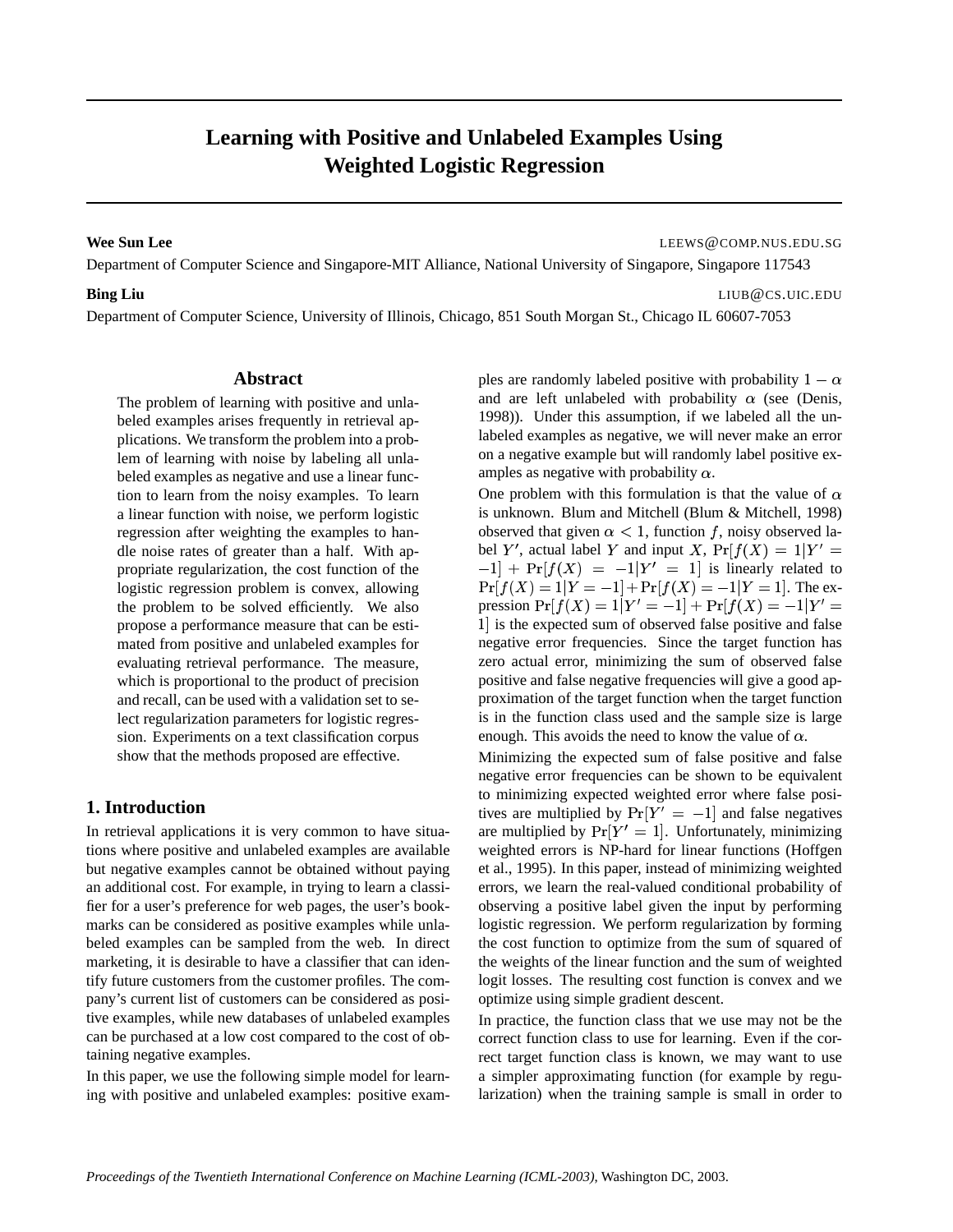obtain better generalization. In this paper, we show that  $pr/\Pr[Y = 1]$  where p is the precision  $\Pr[Y = 1 | f(X) = 1]$ 1 and r is the recall  $Pr[f(X) = 1 | Y = 1]$ , can be estimated from positive and unlabeled examples. This function is maximized by the target function and generally we want both the precision and recall to be high in a retrieval situation. Being able to estimate the function from positive and unlabeled examples allows us to use performance on a validation set to select the appropriate regularization parameter to use for learning. We performed experiments using a validation set to select the regularization parameter for logistic regression on a text classification task. The results show that the method used is effective.

The paper has two main contributions. The first is the use of a real valued output instead of thresholded binary outputs for linear function on weighted examples for learning with positive and unlabeled examples. This allows the use of maximum likelihood which gives a convex cost function for optimization. The second contribution is the introduction of a performance measure that can be estimated from positive and unlabeled examples. This performance measure can be used for selecting the regularization parameter from a validation set when only positive and unlabeled examples are available.

In Section 2, we discuss related work. Section 3 describes in detail our algorithm for learning linear functions. We derive our estimate for  $pr/Pr[Y = 1]$  using positive and unlabeled data in Section 4 and give experimental results in Section 5.

#### **2. Related Works**

A theoretical study of Probably Approximately Correct (PAC) learning from positive and unlabeled examples was done in (Denis, 1998). Using the model where a positive example is left unlabeled with constant probability, it was shown that function classes learnable under the statistical queries model (Kearns, 1998) is also learnable from positive and unlabeled examples. Learning from positive example was also studied theoretically in (Muggleton, 2001) within a Bayesian framework where the distribution of functions and examples are assumed known. Sample complexity for the case where the positive and unlabeled examples can be sampled is given in (Liu et al., 2002), where it was shown that maximizing the number of examples classified as negative while constraining the function to correctly classify positive examples will give good performance with large enough sample size.

In (Liu et al., 2002), the expectation maximization (EM) algorithm was used with the naive bayes model to approximately maximize the number of examples classified as negative while approximately constraining the positive examples to be classified correctly. This is done by initializing the generative model for the negative examples with a sub-

 $f(X) =$  ative, followed by performing EM iterations where the laset of unlabeled examples that are highly likely to be negbels of the positive examples are kept positive but the labels of unlabeled examples are allowed to change. A similar algorithm using support vector machines (SVM) was proposed in (Yu et al., 2002). The algorithm first finds some examples that can be confidently labeled as negative and then trains the support vector machine with the positive examples and the examples that have been confidently labeled as negative. As the support vector machine tries to find the maximal margin hyperplane, more unlabeled examples may be classified as negative than the initially labeled negative examples. This forms a new negative set which is again used to train the support vector machine along with the positive set. The process is iterated in order to label more and more unlabeled examples as negative while retaining the positive examples correctly labeled. Both the EM and iterated SVM algorithms are not guaranteed to find functions that label large number of unlabeled examples as negative even when such functions exists in the function class.

> The naive bayes algorithm was modified to learn from positive and unlabeled examples in (Denis et al., 2002). This is done by subtracting an estimate of the positive examples from the negative model. However, the algorithm requires prior knowledge of the probability of positive examples. An alternative to using such knowledge would be to use performance estimates that can be estimated from positive and unlabeled examples, such as the function  $pr/Pr[Y =$ 1 that is proposed in this paper, on a validation set. When the probability that the positive example is left unlabeled is constant, it is also possible to modify the perceptron algorithm so that it is able to learn from positive and unlabeled examples using ideas from (Bylander, 1994; Blum et al., 1996). However, so far our attempts on using such algorithms have not been very successful, most probably due to the lack of good regularization criterion as we have been experimenting with datasets with very large input dimensions.

> It is also possible to discard the unlabeled data and learn only from the positive data. This was done in the one-class SVM (Scholkopf et al., 1999), which tries to learn the support of the positive distribution. This method appears to be highly sensitive to the input representation and dimensionality (Manevitz & Yousef, 2001) and did not perform well on the feature set that we used in this paper.

> Besides learning from positive and unlabeled examples, there has been considerable interest in learning from a small number of labeled positive and negative examples with a large number of unlabeled examples. Works on this topic include (Nigam et al., 1998) which uses naive bayes and the EM algorithm, (Joachims, 1999) which uses transductive SVM and (Blum & Mitchell, 1998) which exploits conditional independence of multiple views of the data to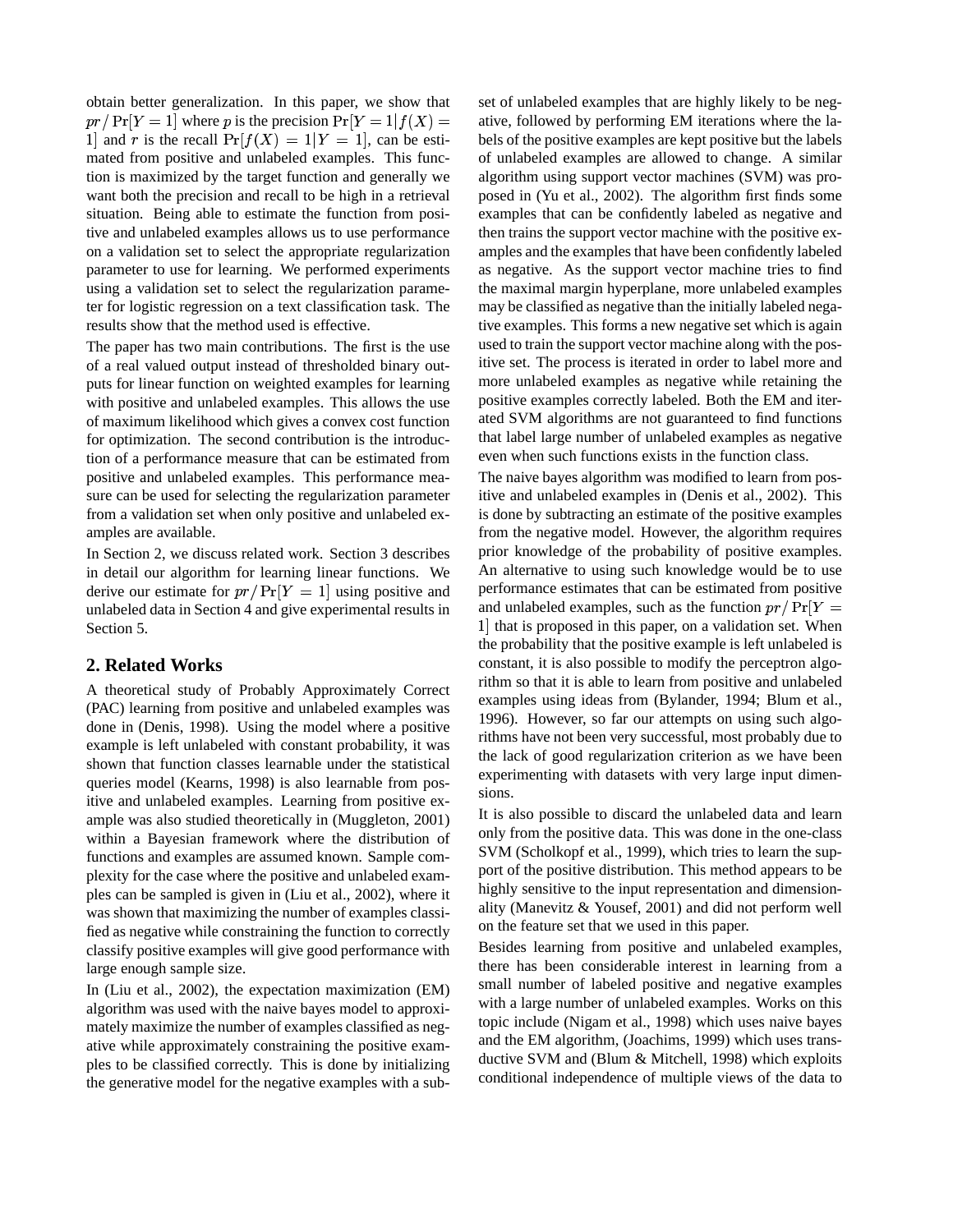do co-training.

#### **3. Learning Linear Functions**

Linear functions of the form  $g(x) = \sum_{i=1}^{\kappa} w_i x_i + b$ , where  $x_i, j = 1, \ldots, n$  are the components of the input vector x and  $b$  is the bias, are practically effective and commonly used in machine learning.

To model the process generating the positive and unlabeled examples, we assume that positive examples are randomly left unlabeled with probability  $\alpha$  while negative examples are always left unlabeled. By labeling all unlabeled examples as negative, positive examples are wrongly labeled with probability  $\alpha$  while negative examples are never wrongly labeled. Let  $X$  be the random variable representing the input vector,  $Y$  be the actual label and  $Y'$  be the observed noisy label. For any function  $f$  we define its expected observed sum of false positive and false negative error frequencies  $C(f) = Pr[f(X)] = -1|Y'| =$  giving an e  $1] + Pr[f(X) = 1|Y' = -1]$  and expected actual sum of false positive and false negative error frequencies  $C'(f) =$  $Pr[f(X) = -1|Y = -1] + Pr[f(X) = 1|Y = -1]$ . Blum and Mitchell (Blum & Mitchell, 1998) showed that if the positive examples have constant noise rate  $\alpha$  and the negative examples have constant noise rate  $\beta$ , then

$$
C(f)=1-\frac{(1-\alpha-\beta)\gamma(1-\gamma)(1-C'(f))}{\Pr[Y'=1]\Pr[Y'=-1]}
$$

where  $\gamma = \Pr[Y = 1]$ . If we label the unlabeled examples as negative, the positive examples will have noise rate  $\alpha$ while the negative examples will have noise rate  $\beta = 0$ . Minimizing  $C(f)$  will also minimize  $C'(f)$ . Observing that

$$
\Pr[f(X) = -1|Y' = 1] + \Pr[f(X) = 1|Y' = -1] \qquad t
$$
\n
$$
= \frac{\Pr[f(X) = -1, Y' = 1]}{\Pr[Y' = 1]} + \frac{\Pr[f(X) = 1, Y' = -1]}{\Pr[Y' = -1]} \qquad t
$$
\n
$$
= \frac{\Pr[Y' = -1] \Pr[f(X) = -1, Y' = 1]}{\Pr[Y' = 1] \Pr[Y' = -1]} \qquad t
$$
\n
$$
+ \frac{\Pr[Y' = 1] \Pr[f(X) = 1, Y' = -1]}{\Pr[Y' = 1] \Pr[Y' = -1]} \qquad t
$$

minimizing  $Pr[f(X) = -1|Y' = 1] + Pr[f(X) = 1|Y' = \lim_{\text{fin}}$  $-1$  is equivalent to minimizing the expected weighted errors, where false negatives are weighted by  $Pr[Y' = -1]$ while false positives are weighted by  $Pr[Y' = 1]$ .

However, minimizing weighted errors is NP-hard (Hoffgen et al., 1995). Instead of minimizing the false positive and false negative error frequencies, we assume that the function class is a real valued function class that is powerful enough to represent the conditional probability that the label is positive given the input. We show that if we multiply examples that are labeled positive by  $Pr[Y' = -1]$  and examples that are labeled negative by  $Pr[Y' = 1]$ , the conditional probability of a positive label given that the example

is a positive example is greater than 0.5 and the conditional probability of a positive label given that the example is a negative example is less than 0.5. This allows us to threshold the real valued conditional probability at 0.5 to obtain the correct classification.

Let  $\psi = \Pr[Y' = 1]$  and  $\gamma = \Pr[Y = 1]$ . The expected fraction of examples that are labeled positive is

$$
\psi=\gamma(1-\alpha).
$$

Similarly, the expected fraction of examples that are labeled negative is

$$
(1-\psi)=\gamma\alpha+(1-\gamma).
$$

We first consider the behaviour of a positive instance  $x$ . The probability that it is labeled positive is  $1 - \alpha$ . Each positively labeled example is multiplied by the weight  $1-\psi$ giving an expected positive weight of

$$
(1-\alpha)(1-\psi)=(1-\alpha)\left[\gamma\alpha+(1-\gamma)\right]
$$

on  $x$ . Similarly the expected negative weight on  $x$  is

$$
\alpha\psi=\alpha\left[\gamma(1-\alpha)\right].
$$

Normalizing to equate the weights with probabilities, we see that the conditional probability of the positive label has been transformed into

$$
\frac{\left(1-\alpha\right)\left[\gamma\alpha+\left(1-\gamma\right)\right]}{\left(1-\alpha\right)\left[\gamma\alpha+\left(1-\gamma\right)\right]+\alpha\left[\gamma(1-\alpha)\right]}=\frac{\gamma\alpha+\left(1-\gamma\right)}{2\gamma\alpha+\left(1-\gamma\right)}.
$$

 $\frac{\overline{z} - \overline{z}}{\overline{z}}$  itive is zero, thresholding at 0.5 will also give the correct  $=-1$  classification for negative examples. This is greater than 0.5 as long as  $\alpha < 1$  and  $\gamma < 1$ . Hence, after weighting, we can see that if we set the threshold at 0.5, we will obtain the correct classification. Since the probability of a negative example being labeled as pos-

> = tiple copies of the same examples. For each unweighted To learn the conditional probability, we compose the linear function  $g(x)$  with the sigmoid function to obtain  $h(x) = 1/(1 + e^{-g(x)})$ . We then perform maximum likelihood estimation on weighted positive and negative examples, where the weighting can be interpreted as mulexample, we obtain the logit loss  $l(y, g(x)) = \ln(1 +$  $e^{-yg(x)}$ ). Summing over weighted examples, we obtain  $\frac{1}{n^{(+)}}\sum_{u^i=1} l(y^i, g(x^i)) + \frac{1}{n^{(-)}}\sum_{u^i=-1} l(y^i, g(x^i))$  where  $n^{(+)}$  is the number of positive examples,  $n^{(-)}$  is the number of negative examples and  $(x^1, y^1), \ldots$ ,  $(x^1, y^1), \ldots, (x)$   $(x, \ldots, (x^n, y^n))$  is the set of examples. This is equivalent to minimizing the cost  $\sum_{u^i=1} \frac{n^{(-i)}}{n^{(+i)}} l(y^i, g(x^i)) + \sum_{u^i=-1} l(y^i, g(x^i))$ . Finally, to prevent overfitting, we add the sum of squared values of the weights as a regularization term to obtain the final cost function  $\sum_{u,i=1}^n \frac{n^{(-)}(y^i, g(x^i))}{n^{(+)}(y^i, g(x^i))} + \sum_{u,i=-1}^n l(y^i, g(x^i))$  $c(\sum_{i=1}^k w_i^2 + b^2)$ , where c is the regularization parameter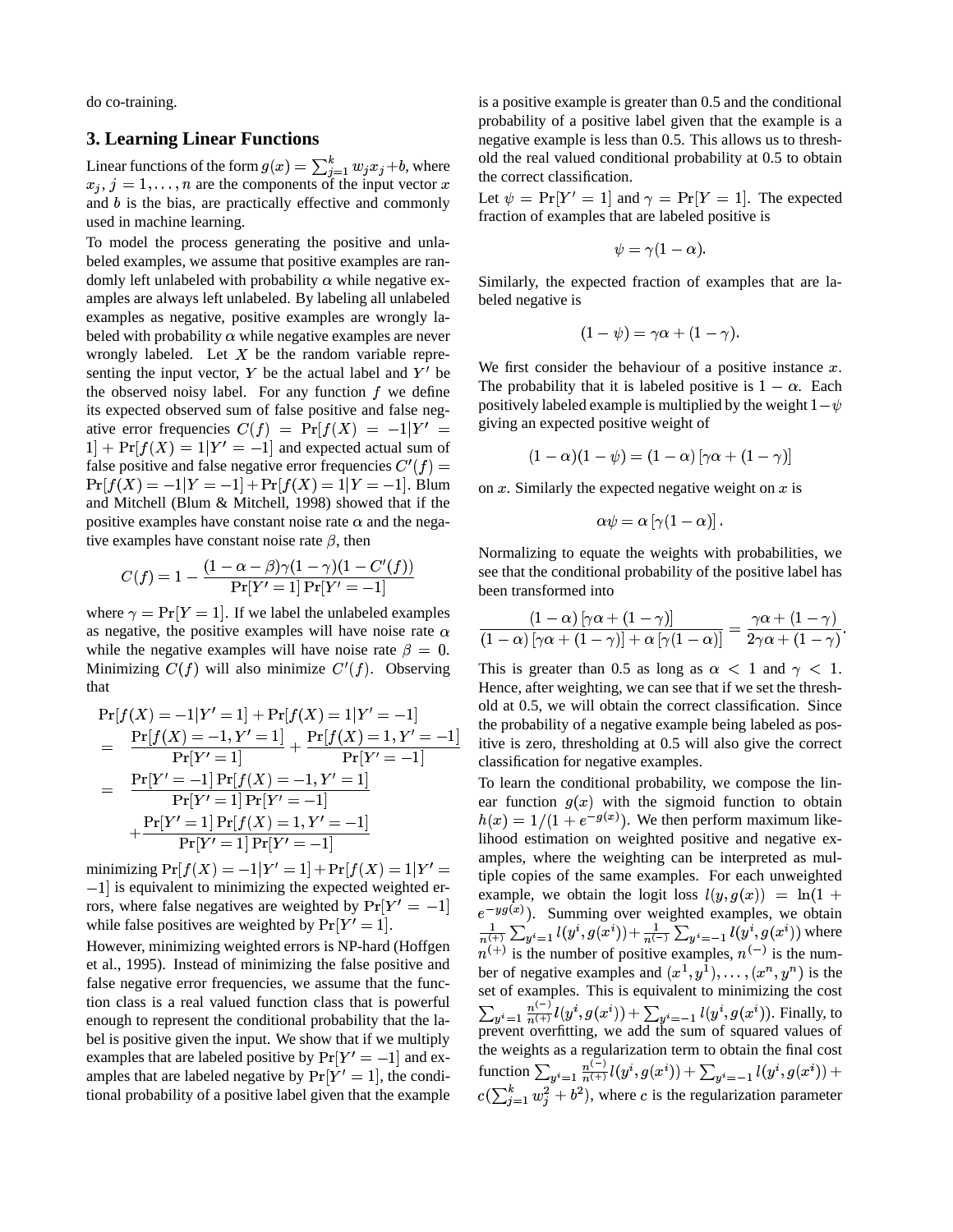that can be adjusted to prevent overfitting. This cost function is convex.

If the function class is powerful enough to represent the conditional probability, then maximum likelihood estimation will give us accurate approximation when the sample size is large enough. In the case where the function class is not powerful enough, it is useful to view the logit loss as an upper bound to the  $0 - 1$  loss (Mason et al., 1999). In this case, we are trying to minimize an upper bound to the sum of false positive and false negative frequencies, which still makes good sense even when the function class is not powerful enough to give a good approximation to the real valued conditional probability but can give a good approximation to the classifier.

To optimize the cost, we do simple gradient descent. The gradient of the loss function  $l(y, g(x))$  with respect to  $w_i$  is simply  $\frac{d l(y,g(x))}{d w_j} = -x_j y e^{-y g(x)} / (1 + e^{-y g(x)})$ . Let  $w_{j,t}$ <br>be the *j*th component of the weight vector at epoch *t* and let  $g_t(x) = \sum_{i=1}^k w_{i,t} x_i + b$ . Let

$$
\Delta_{j,t} = \sum_{y_i=1}^{\infty} \frac{n^{(-)}}{n^{(+)}} x_j y^i e^{-y^i g_t(x^i)}/(1 + e^{-y^i g_t(x^i)}) \n+ \sum_{y^i=-1}^{\infty} x_j y^i e^{-y^i g_t(x^i)}/(1 + e^{-y^i g_t(x^i)})
$$

be the  $j$ th component of the negative gradient of the weighted sum of losses at epoch  $t$ . The jth component negative gradient of the sum of squared weights is simply  $-w_i$ . We add a momentum term  $\gamma \Delta_{i,t-1}$ ,  $\gamma < 1$ , to the gradient of the sum of losses (see e.g. (Mitchell, 1997)) to accelerate convergence of the gradient descent. Our update at each epoch  $t$  then becomes

$$
w_{j,t}=(1-c)w_{j,t-1}+\eta(\Delta_{j,t}+\gamma\Delta_{j,t-1}),
$$

where  $\eta$  is the learning rate. Bias is implemented by extending the feature vector by an additional component and setting the additional component to a constant for all examples. Updates for the bias is treated in the same way as updates for the weights.

## **4. Estimating Performance using Positive and Unlabeled Examples**

Prevention of overfitting is crucial when learning with noise. This can often be done by using a validation set to select the regularization parameter  $c$ . Although the target function minimizes  $Pr[f(X) = 1 | Y' = -1] + Pr[f(X) =$  $-1|Y' = 1|$ , the sum of positive and negative error frequencies is not necessarily good for selecting the regularization parameter when the function class is not able to represent the target function accurately.

The need to learn from positive and unlabeled examples often arise in retrieval situations, where we have a collection of positive examples and would like to retrieve more positive examples from a source of unlabeled examples. In these scenarios, the ratio of positive to negative examples is often quite small. A commonly used performance measure in retrieval situations is the  $F$  score, where  $F = 2pr/(p+r)$  with precision  $p = Pr[Y = 1 | f(X) = 1]$ and recall  $r = Pr[f(X) = 1 | Y = 1]$ . The F score is the harmonic mean of the precision and recall. To get a high  $F$  score, both precision and recall must be high. Unfortunately we do not know how to estimate the  $F$  score from positive and unlabeled examples. Instead, we propose a performance criteria for comparing models (or regularization parameters)  $pr/Pr[Y = 1]$  that can be estimated directly from the validation set without making additional assumptions. To see this, note that

$$
\Pr[f(X) = 1|Y = 1] \Pr[Y = 1] \n= \Pr[Y = 1|f(X) = 1] \Pr[f(X) = 1] \n\Leftrightarrow \frac{\Pr[f(X) = 1|Y = 1]}{\Pr[f(X) = 1]} = \frac{\Pr[Y = 1|f(X) = 1]}{\Pr[Y = 1]} \n\Leftrightarrow \frac{r}{\Pr[f(X) = 1]} = \frac{p}{\Pr[Y = 1]}
$$

Multiplying both sides by r, we find that  $pr/\Pr[Y=1] =$  $r^2/Pr[f(X) = 1]$ . Note that the recall  $r = Pr[f(X) = 1]$  $1|Y = 1|$  can be estimated from the performance of the hypothesis on the positive labeled examples of the validation set, while  $Pr[f(X) = 1]$  can be estimated from the validation set, giving us an estimate of the desired model selection criteria. The performance measure is proportional to the square of the geometric mean of precision and recall. It has roughly the same behaviour as the  $F$  score in the sense that it is large when both  $p$  and  $r$  are large and is small if either  $p$  or  $r$  is small.

#### **5. Experiments**

We performed experiments using the 20 Newsgroup dataset (Lang, 1995). The dataset consists of documents from 20 newsgroups with roughly 1000 documents in each group. The preprocessing is as follows:

- Removal of the headers of each document.
- Removal of stop words.
- Removal of words that ocurred no more than 5 times in the entire corpus.
- Each document is represented by a vector where the components of the vector are the term frequencies of the bag of words in the document.
- The vectors are normalized to have length 1 except when naive bayes based methods (which use the raw word counts) are used.
- An additional component with value 1 is added to implement the bias of the linear function.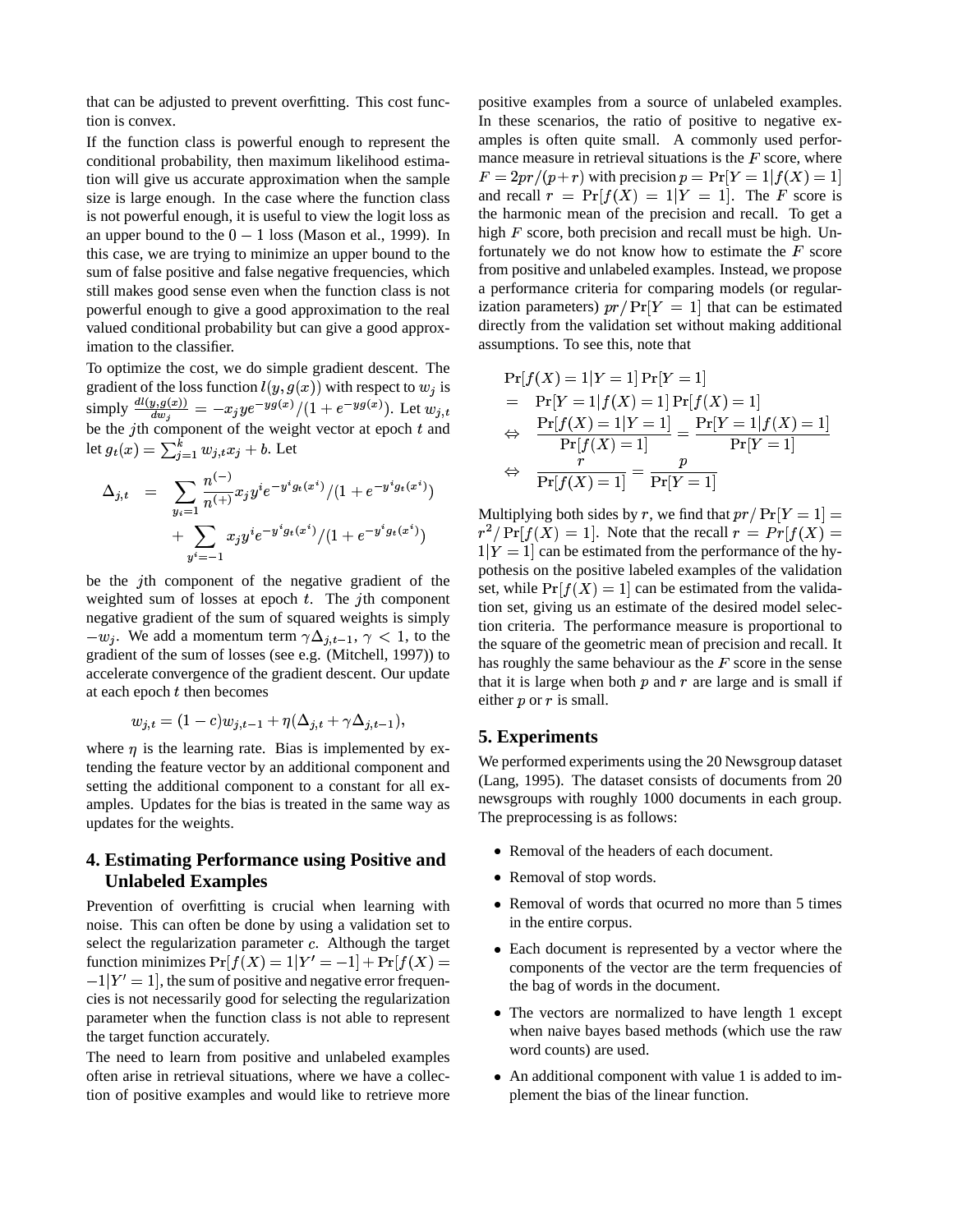| Positive Set | <b>Best</b> | Crit. I    | Crit. II   | Best         | Crit. I      | Crit. II     | <b>Best</b>  | Crit. I      | Crit. II     |
|--------------|-------------|------------|------------|--------------|--------------|--------------|--------------|--------------|--------------|
|              | $\alpha=0$  | $\alpha=0$ | $\alpha=0$ | $\alpha=0.3$ | $\alpha=0.3$ | $\alpha=0.3$ | $\alpha=0.7$ | $\alpha=0.7$ | $\alpha=0.7$ |
| atheism      | 0.670       | 0.670      | 0.512      | 0.675        | 0.655        | 0.532        | 0.616        | 0.552        | 0.477        |
| autos        | 0.814       | 0.814      | 0.790      | 0.804        | 0.804        | 0.716        | 0.731        | 0.710        | 0.710        |
| space        | 0.875       | 0.875      | 0.800      | 0.887        | 0.887        | 0.797        | 0.747        | 0.738        | 0.747        |
| graphics     | 0.633       | 0.633      | 0.478      | 0.643        | 0.643        | 0.601        | 0.518        | 0.498        | 0.483        |
| motorcycles  | 0.888       | 0.888      | 0.798      | 0.873        | 0.870        | 0.713        | 0.799        | 0.799        | 0.703        |
| christian    | 0.772       | 0.772      | 0.694      | 0.741        | 0.741        | 0.672        | 0.645        | 0.636        | 0.643        |
| ms-windows   | 0.723       | 0.723      | 0.723      | 0.717        | 0.717        | 0.643        | 0.644        | 0.633        | 0.601        |
| baseball     | 0.833       | 0.833      | 0.833      | 0.830        | 0.830        | 0.804        | 0.727        | 0.727        | 0.638        |
| guns         | 0.750       | 0.750      | 0.720      | 0.730        | 0.730        | 0.552        | 0.628        | 0.618        | 0.596        |
| pc           | 0.630       | 0.630      | 0.508      | 0.619        | 0.619        | 0.475        | 0.574        | 0.541        | 0.503        |
| hockey       | 0.897       | 0.897      | 0.897      | 0.897        | 0.897        | 0.768        | 0.826        | 0.826        | 0.763        |
| mideast      | 0.888       | 0.888      | 0.816      | 0.877        | 0.873        | 0.873        | 0.815        | 0.796        | 0.796        |
| mac          | 0.749       | 0.749      | 0.710      | 0.767        | 0.767        | 0.627        | 0.677        | 0.677        | 0.614        |
| crypt        | 0.887       | 0.887      | 0.874      | 0.877        | 0.868        | 0.824        | 0.843        | 0.843        | 0.816        |
| politics     | 0.634       | 0.634      | 0.470      | 0.620        | 0.620        | 0.482        | 0.564        | 0.564        | 0.454        |
| xwindows     | 0.773       | 0.773      | 0.739      | 0.760        | 0.760        | 0.573        | 0.681        | 0.636        | 0.625        |
| electronics  | 0.670       | 0.670      | 0.647      | 0.666        | 0.666        | 0.540        | 0.527        | 0.527        | 0.435        |
| religion     | 0.545       | 0.520      | 0.520      | 0.540        | 0.540        | 0.366        | 0.495        | 0.495        | 0.386        |
| forsale      | 0.760       | 0.760      | 0.760      | 0.750        | 0.732        | 0.579        | 0.657        | 0.591        | 0.591        |
| med          | 0.872       | 0.872      | 0.872      | 0.867        | 0.867        | 0.786        | 0.795        | 0.782        | 0.789        |
| Average      | 0.763       | 0.762      | 0.708      | 0.757        | 0.754        | 0.646        | 0.675        | 0.659        | 0.619        |

Table 1. The F scores for using weighted logistic regression to learn with positive and unlabeled examples. Criteria I uses  $pr/Pr[Y = 1]$ for the selecting the regularization parameter. Criteria II uses the sum of false positive and false negative frequencies for selecting the regularization parameter. Best indicates performance of the best regularization parameter on the test set.

We performed a random splitting of the data into 3 sets: the training set containing 50% of the documents, the validation set containing 20% of the documents and the test set containing 30% of the documents. For each experiment, each of the newsgroup was alternately made the positive group with the remaining 19 newsgroups made the negative group. The linear function was trained on the training data for  $T = 500$  epochs with learning rate  $\eta =$ 1/(number examples), momentum parameter  $\gamma = 0.99$  and or four decay parameters  $c \in \{0.005, 0.01, 0.05, 0.1\}$ . We tested both the sum of the false positive and false negative frequencies and the estimate of  $pr/Pr[Y = 1]$  on the validation set to select the best  $c$  parameter. The linear function is retrained on the combined training and validation set using the selected  $c$  parameter and then tested on the test data. Three sets of experiments were performed. The first compares the performance of linear function trained with the logit loss on weighted examples (henceforth refered to as weighted logistic regression) using two methods for selecting the regularization parameter: the sum of false positive and false negative frequencies and the estimate of  $pr/Pr[Y = 1]$ . Three values of  $\alpha$  are used. In this case, different values of  $\alpha$  will give a different number of positive examples. The second set of experiments gives the result of S-EM (Liu et al., 2002) and one-class SVM (Scholkopf

et al., 1999; Manevitz & Yousef, 2001) on the same feature set for comparison purposes. The last set of experiments uses a slightly different set-up where the number of positive examples are held constant but different number of positive examples are added into the negative set to form the unlabeled set. This simulates the situation where we already have a set of positive examples and try to draw unlabeled examples from a source with unknown probability of obtaining a positive example.

We measure performance on the test set in terms of the F score which is commonly used and familiar to information retrieval practitioners.

#### **5.1. Experiment 1**

We created three different datasets. In the first set, no additional errors ( $\alpha = 0$ ) were added. In the second, 30%  $(\alpha = 0.3)$  of the positive documents in the training and validation sets respectively were made into unlabeled documents (labeled negative) while in the third data set, 70%  $(\alpha = 0.7)$  of the training and validation documents were made into unlabeled documents.

The results are shown in Table 1, where we compare the new criteria for selecting regularization parameter  $pr/Pr[Y = 1]$  (Criteria I) with the best regularization parameter on the test set (Best) and using the sum of positive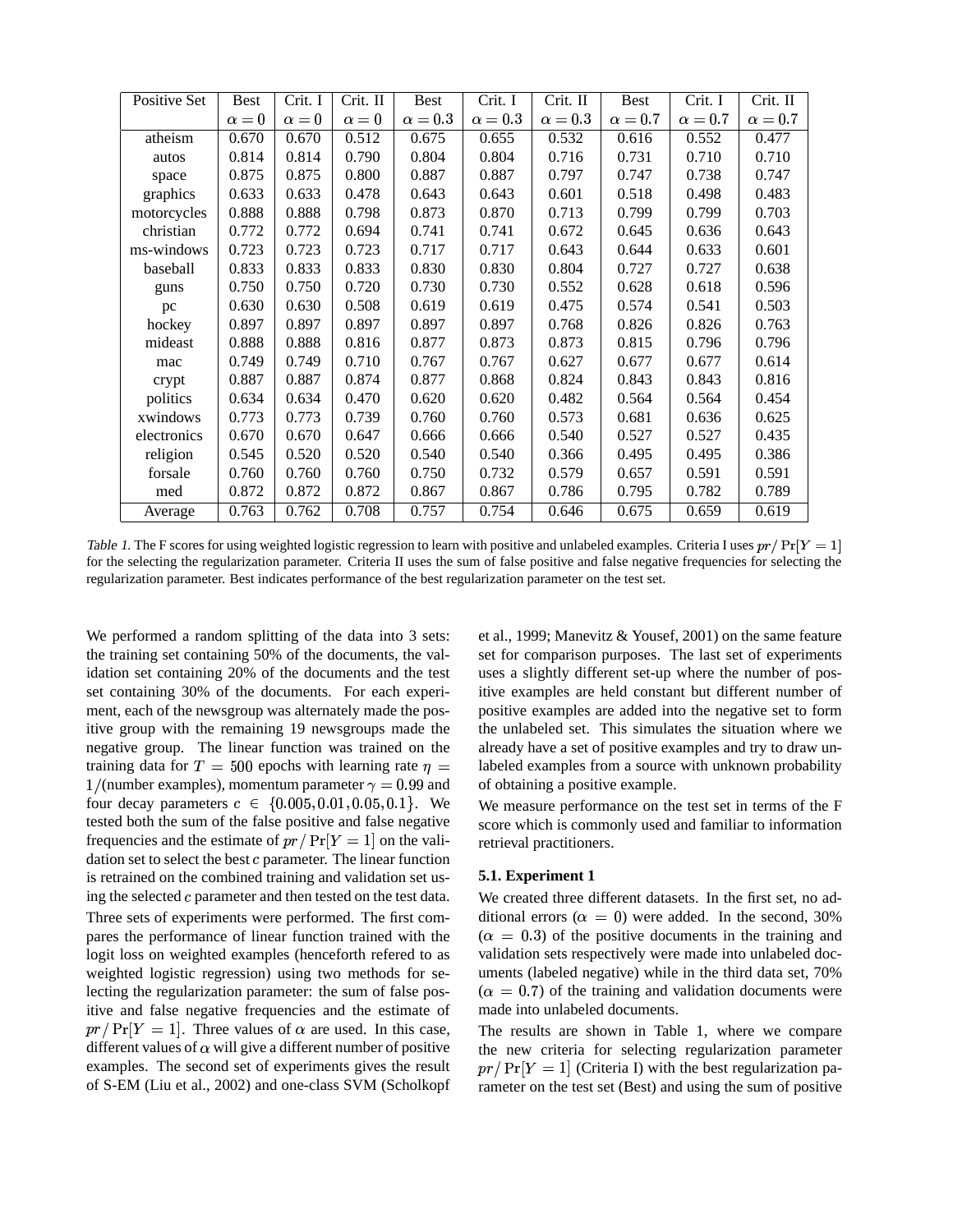| Positive Set | $\alpha = 0$ | $\alpha=0$ | $\alpha=0.3$ | $\alpha=0.3$ | $\alpha=0.7$ | $\alpha=0.7$ |
|--------------|--------------|------------|--------------|--------------|--------------|--------------|
|              | <b>SVM</b>   | NB         | S-EM         | One-Cls      | S-EM         | One-Cls      |
| atheism      | 0.515        | 0.616      | 0.546        | 0.141        | 0.577        | 0.138        |
| autos        | 0.697        | 0.768      | 0.644        | 0.136        | 0.542        | 0.139        |
| space        | 0.771        | 0.891      | 0.844        | 0.117        | 0.631        | 0.115        |
| graphics     | 0.514        | 0.595      | 0.513        | 0.123        | 0.480        | 0.122        |
| motorcycles  | 0.833        | 0.814      | 0.784        | 0.167        | 0.698        | 0.161        |
| christian    | 0.690        | 0.766      | 0.679        | 0.177        | 0.644        | 0.181        |
| ms-windows   | 0.614        | 0.586      | 0.572        | 0.190        | 0.471        | 0.216        |
| baseball     | 0.774        | 0.844      | 0.705        | 0.140        | 0.705        | 0.134        |
| guns         | 0.593        | 0.777      | 0.673        | 0.167        | 0.580        | 0.166        |
| pc           | 0.484        | 0.540      | 0.505        | 0.161        | 0.470        | 0.172        |
| hockey       | 0.880        | 0.899      | 0.830        | 0.156        | 0.803        | 0.167        |
| mideast      | 0.837        | 0.910      | 0.855        | 0.171        | 0.840        | 0.185        |
| mac          | 0.697        | 0.560      | 0.515        | 0.166        | 0.450        | 0.173        |
| crypt        | 0.834        | 0.926      | 0.849        | 0.197        | 0.721        | 0.193        |
| politics     | 0.500        | 0.678      | 0.567        | 0.134        | 0.488        | 0.131        |
| xwindows     | 0.701        | 0.677      | 0.628        | 0.137        | 0.618        | 0.141        |
| electronics  | 0.476        | 0.641      | 0.527        | 0.108        | 0.349        | 0.107        |
| religion     | 0.185        | 0.501      | 0.440        | 0.152        | 0.421        | 0.151        |
| forsale      | 0.660        | 0.734      | 0.709        | 0.149        | 0.573        | 0.145        |
| med          | 0.738        | 0.893      | 0.838        | 0.121        | 0.745        | 0.121        |
| Average      | 0.650        | 0.731      | 0.661        | 0.150        | 0.590        | 0.153        |

Table 2. The F scores when there is no errors for svmLight with default parameters and naive bayes with additive smoothing of 0.1. Also performance of S-EM and for one class support vector machine with different number of positive examples.

and negative error frequencies (Criteria II) for different values of  $\alpha$ . The results show that selecting the regularization parameter using  $pr/Pr[Y = 1]$  gives only a slight degradation in performance compared to the best regularization parameter on the test set. In comparison, the sum of false positive and false negative frequencies does not perform very well for selecting the regularization parameter when performance is measured in terms of the F score. As  $\alpha$  in-<br>The creases, degradation in performance is slight when most of the positive examples are labeled as positive. Even when 70% of the positive examples are unlabeled, the classifier still achieves reasonable performance.

#### **5.2. Experiment 2**

For comparison (see Table 2) , we tried other methods on the same data and feature sets. As we do not use validation sets for these methods, we combine the training and validation sets of the previous experiments to form new training sets for this set of experiments.

We ran the S-EM algorithm from (Liu et al., 2002) which tries to find a good initialization for the generative model of the negative examples and then uses EM with naive bayes in order to label the unlabeled examples. The implementation used is the same as that described in (Liu et al., 2002) except that an additive smoothing parameter of 0.1 (Agrawal et al., 2000) is used instead of 1 (Laplacian smoothing) in the naive bayes model as it performs better. The other method used is the one-class support vector machines (Scholkopf et al., 1999) which does not use the unlabeled examples but instead tries to learn the support of the distribution of positive examples. One-class SVM was used in (Manevitz & Yousef, 2001) to solve a text classification problem when only positive examples are available. The one-class support vector machines software libSVM (Chang & Lin, 2001) is used in the experiment. We use the combined positive sets of our training and validation sets as the positive set. The default parameters of libSVM were used as there does not appear to be a simple method for tuning parameters using only positive examples. Only the performance for the linear kernel is shown. (Results for Gaussian kernels are poorer.)

To compare performance of the weighted logistic regression on noiseless data, we ran the SVM algorithm (svm-Light (Joachims, 1998) with the default parameters) and naive bayes with an additive smoothing parameter of 0.1 on the noiseless dataset using the same feature set. The average F score for the SVM is 0.650 while the average F score for naive bayes is 0.731. The average F score for weighted logistic regression in this case is 0.763. As the parameters and features used by the SVM and naive bayes are not tuned with a validation set, this does not give a fair comparison but merely gives an indication that weighted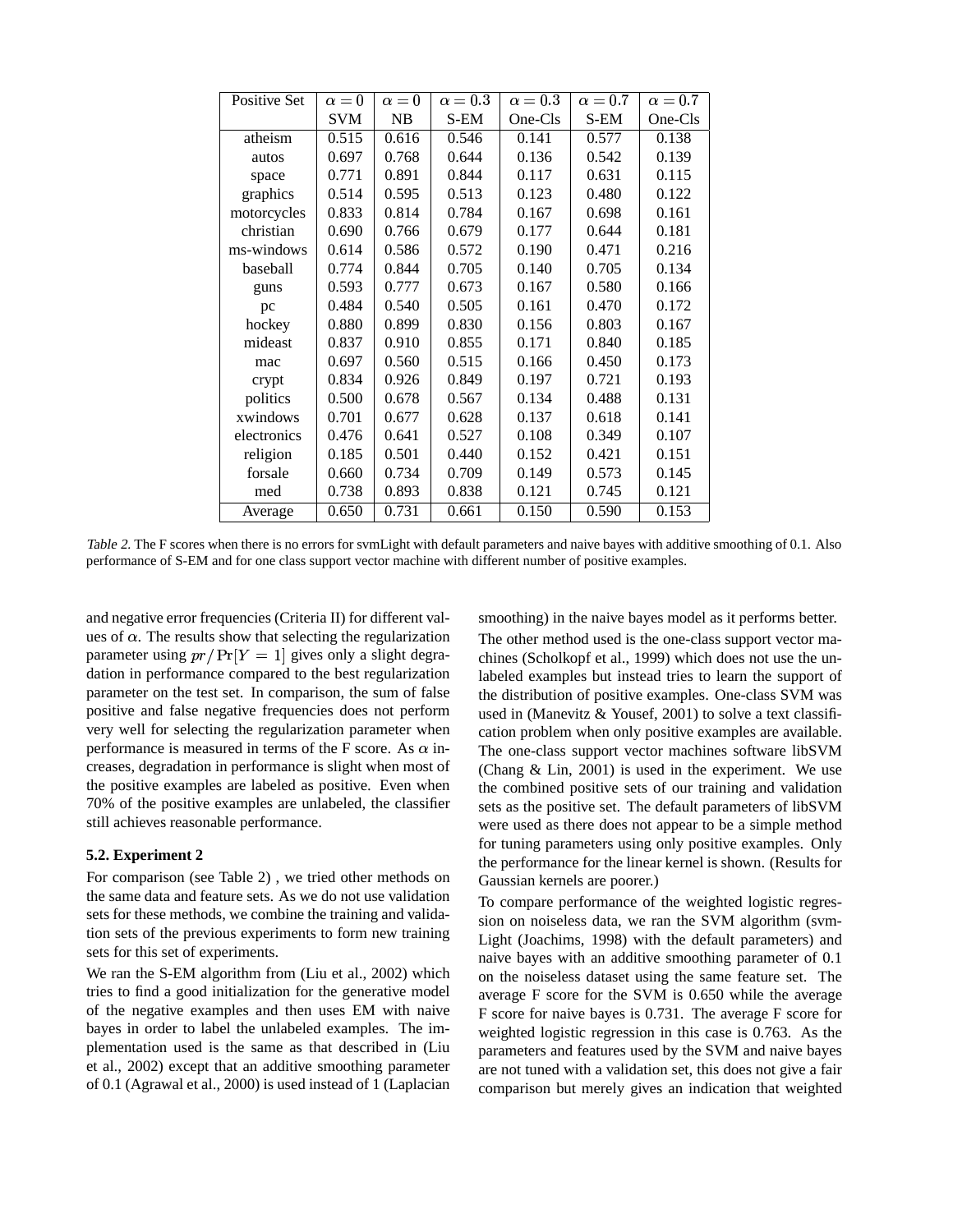| Positive Set | $\alpha = 0$ | $\alpha=0$ | $\alpha=0$ | $\alpha=0.3$ | $\alpha=0.3$ | $\alpha=0.3$ |
|--------------|--------------|------------|------------|--------------|--------------|--------------|
|              | Best         | Crit.I     | NB         | <b>Best</b>  | Crit. I      | S-EM         |
| atheism      | 0.646        | 0.642      | 0.658      | 0.637        | 0.628        | 0.588        |
| autos        | 0.773        | 0.773      | 0.757      | 0.763        | 0.761        | 0.596        |
| space        | 0.796        | 0.796      | 0.878      | 0.786        | 0.783        | 0.697        |
| graphics     | 0.575        | 0.575      | 0.607      | 0.567        | 0.567        | 0.504        |
| motorcycles  | 0.849        | 0.849      | 0.812      | 0.826        | 0.826        | 0.747        |
| christian    | 0.678        | 0.678      | 0.772      | 0.660        | 0.656        | 0.667        |
| ms-windows   | 0.669        | 0.669      | 0.609      | 0.660        | 0.658        | 0.494        |
| baseball     | 0.789        | 0.789      | 0.826      | 0.768        | 0.768        | 0.733        |
| guns         | 0.685        | 0.685      | 0.782      | 0.677        | 0.667        | 0.640        |
| pc           | 0.619        | 0.619      | 0.575      | 0.608        | 0.608        | 0.505        |
| hockey       | 0.871        | 0.871      | 0.909      | 0.862        | 0.862        | 0.844        |
| mideast      | 0.865        | 0.865      | 0.895      | 0.857        | 0.852        | 0.853        |
| mac          | 0.721        | 0.721      | 0.633      | 0.713        | 0.713        | 0.503        |
| crypt        | 0.858        | 0.858      | 0.906      | 0.854        | 0.854        | 0.756        |
| politics     | 0.596        | 0.591      | 0.683      | 0.585        | 0.585        | 0.532        |
| xwindows     | 0.757        | 0.757      | 0.716      | 0.729        | 0.726        | 0.633        |
| electronics  | 0.604        | 0.604      | 0.619      | 0.574        | 0.574        | 0.401        |
| religion     | 0.513        | 0.509      | 0.525      | 0.507        | 0.503        | 0.434        |
| forsale      | 0.710        | 0.710      | 0.702      | 0.694        | 0.685        | 0.581        |
| med          | 0.830        | 0.830      | 0.878      | 0.819        | 0.816        | 0.764        |
| Average      | 0.720        | 0.720      | 0.737      | 0.707        | 0.705        | 0.624        |

Table 3. The F scores for  $\alpha = 0$  and  $\alpha = 0.3$  when the positive set remains constant but the number of positive in the unlabeled is varied.

logistic regression does not perform poorly relative to other methods in the noiseless case.

The S-EM algorithm performs reasonably but not as well as weighted logistic regression. This is probably because of a mismatch between the generative model which uses a single model for the negative examples with the data which is composed of many news groups for the negative examples. The one-class SVM performs poorly on this feature set. Experiments in (Manevitz & Yousef, 2001) indicate that one-class SVM is highly sensitive to the features used. Better performance was obtained with one-class SVM in (Manevitz & Yousef, 2001) for the Reuters data set. However, the number of features is between 10 to 20 in those experiments. We did not try feature selection for improving the performance of one-class support vector machines. In general, we think that utilizing the unlabeled examples as noisy information is better than throwing them away.

#### **5.3. Experiment 3**

In the experiments above, the number of positive examples decreases as the noise level increases. In practice, the number of positive examples is often constant as the learner already has the positive examples and may be using a different source of unlabeled examples which may contain a different fraction of positive examples in the unlabeled set. We perform another set of experiments where the number of positive examples are held constant but the number of positive in the unlabeled set is varied. We started with the number of positive examples used in the  $\alpha = 0.7$  case in the first set of experiments. The number of positive examples in the unlabeled set is varied to create the situations where  $\alpha = 0.3$  and  $\alpha = 0$ . The case  $\alpha = 0.7$  in this experiment is identical to the  $\alpha = 0.7$  case in the first set of experiments. The same test set is used as in the previous experiments, so the algorithm is further disadvantaged by having a different test distribution compared to the training distribution (because some of the positive examples have been removed from the unlabeled set).

The result in Table 3 shows that the regularization parameter selection criteria performs well even in this situation. Comparison with the previous experiment also shows that performance improves with a larger positive set. Interestingly, naive bayes performs well in the noiseless case when the number of positive examples is small (Table 3) but its performance does not improve when the number of positive examples is increased (Table 2).

#### **5.4. Discussion**

Overall, the method seems to be effective when linear function is a good classifier and the F score is an appropriate performance measure. By adding the regularization parameter which is selected using a validation set, it is also fairly